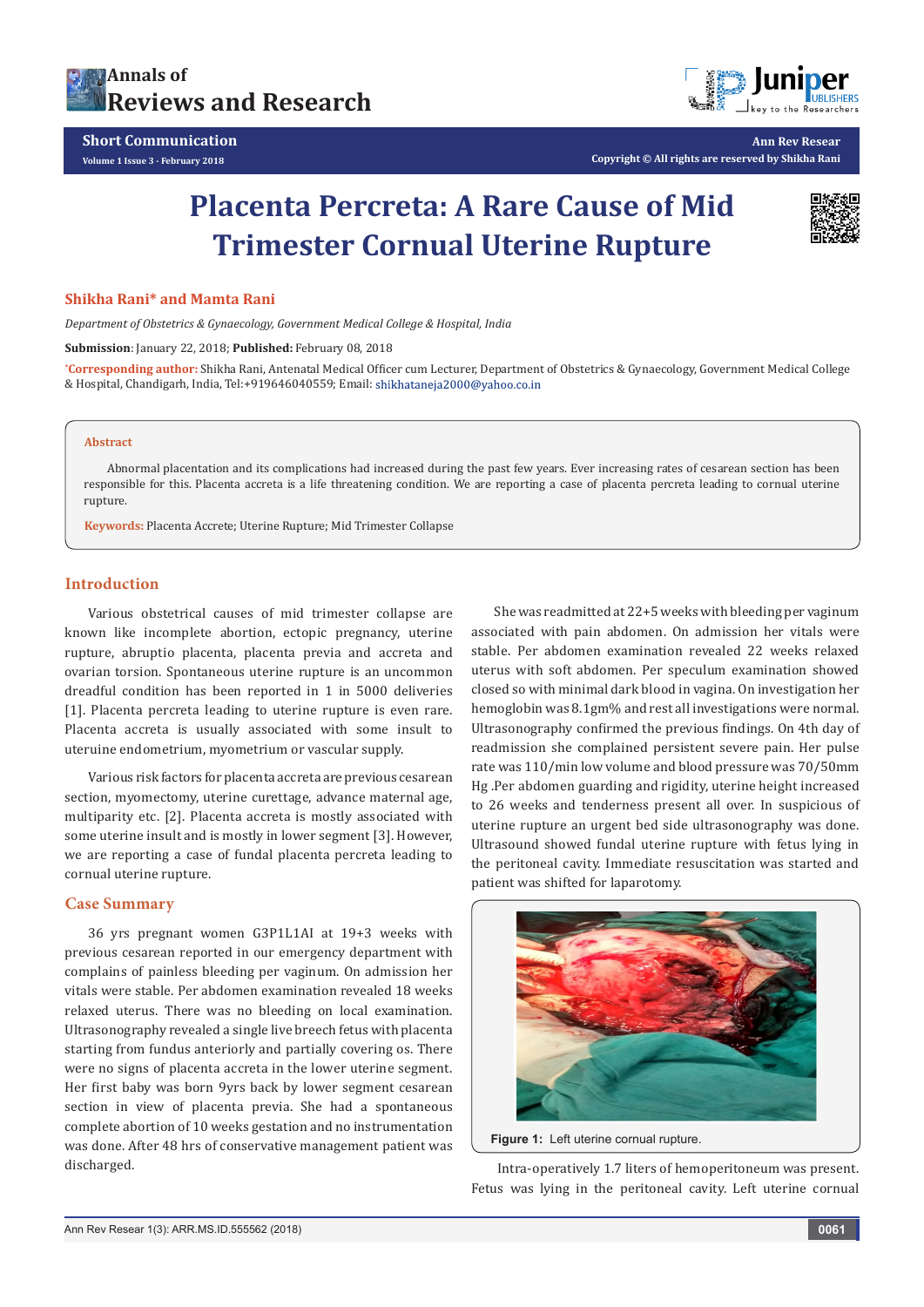# **Annals of Reviews and Research**

rupture was present (Figure 1). Placenta was densely adherent to uterine muscle at left cornual end, same was removed in piece meal. A small piece of myometrial tissue from cornual end was sent for histo-pathological examination. Left sided cornual repair with left salpingectomy and right sided tubectomy was performed. Postoperative period remained uneventful and patient was discharged. Histopathology report confirmed placenta accreta (Figure 2).



focal fibrinoid necrosis (H&E; 100X).

#### **Discussion**

Placenta accreta is a nightmare for an obstetrician as it associated with lot of maternal morbidity and mortality. The exact etiology of placenta accrete is not clear. Multiple factors which can lead to abnormal placentation are loss of deciduas spongiosis, few decidual killer cells, relative hypoxia of cesarean scar tissue, increased trophoblastic inclusion [4,5]. This explains placenta accreta in sites other than lower uterine segment, patients without placenta previa, no history of uterine surgery or other high-risk situations. Like in our patient fundal placenta percreta leading to cornual rupture.

Ultrasonography is a very useful tool for screening of placenta accrete Ultrasound evidence of placenta accreta are placental lacunae, interruption or bulging in bladder wall, myometrial thickness <1mm at placental site, loss of clear space between myometrium and placenta, placenta invading the surrounding structures. On color Doppler turbulent blood flow extending from placenta into the surrounding tissues. Ultrasonography is the mainstay imaging for screening for placenta accreta. Magnetic resonance imaging is complementary to ultrasonography [3]. However, high index of suspicion is required o diagnosed upper segment placenta accreta.

Upper segment placenta accreta usually presents in early pregnancy as acute abdomen [6]. Similar has been reported by Jang et al. [7] a case of placenta percreta leading to fundal uterine rupture at 14 weeks of gestation [7]. It was incidentally diagnosed on laparscopy done for acute pain abdomen. Hornemann et al. [8] reported a case of placenta percreta induced uterine fundal rupture [8].

Except elderly women we couldn't find any other high risk factor for upper uterine segment placenta percreta in our patient. Also the patient denied any dilatation and curettage for the abortion. Due to which diagnosis is delayed in our patient. High index of suspicion can help in early diagnosis of this dreadful condition.

#### **Conclusion**

Recognition, readiness and swift response to this threatening condition can help to have good maternal outcome.

#### **Conflict of Interest**

There is no conflict of interest.

#### **References**

- **1.** [Turner MJ \(2002\) Uterine rupture. Best Pract Res Clin Obstet Gynaecol](https://www.ncbi.nlm.nih.gov/pubmed/11866498)  [16\(1\): 69-79.](https://www.ncbi.nlm.nih.gov/pubmed/11866498)
- **2.** [Bowman ZS, Eller AG, Bardsley TR, Greene T, Varner MW, et al. \(2014\)](https://www.ncbi.nlm.nih.gov/pubmed/24338130)  [Risk factors for placenta accreta: a large prospective cohort. Am J](https://www.ncbi.nlm.nih.gov/pubmed/24338130)  [Perinatol 31\(9\): 799-804.](https://www.ncbi.nlm.nih.gov/pubmed/24338130)
- **3.** [Riteau AS, Tassin M, Chambon G, Le Vaillant C, de Laveaucoupet J, et al.](https://www.ncbi.nlm.nih.gov/pmc/articles/PMC3986371/)  [\(2014\) Accuracy of ultrasonography and magnetic resonance imaging](https://www.ncbi.nlm.nih.gov/pmc/articles/PMC3986371/)  [in the diagnosis of placenta accreta. PLoS One 9\(4\): e94866.](https://www.ncbi.nlm.nih.gov/pmc/articles/PMC3986371/)
- **4.** [Adler E, Madankumar R, Rosner M, Reznik SE \(2014\) Increased](https://www.ncbi.nlm.nih.gov/pubmed/25305693)  [placental trophoblast inclusions in placenta accreta. Placenta. 35\(12\):](https://www.ncbi.nlm.nih.gov/pubmed/25305693)  [1075-1078.](https://www.ncbi.nlm.nih.gov/pubmed/25305693)
- **5.** [Laban M, Ibrahim EA, Elsafty MS, Hassanin AS \(2014\) Placenta accreta](https://www.ncbi.nlm.nih.gov/pubmed/25195203)  [is associated with decreased decidual natural killer \(dNK\) cells](https://www.ncbi.nlm.nih.gov/pubmed/25195203)  [population: a comparative pilot study. Eur J Obstet Gynecol Reprod Biol](https://www.ncbi.nlm.nih.gov/pubmed/25195203)  [181: 284-288.](https://www.ncbi.nlm.nih.gov/pubmed/25195203)
- **6.** [Comstock CH \( 2005 \) Antenatal diagnosis of placenta accreta: a review.](https://www.ncbi.nlm.nih.gov/pubmed/15971281)  [Ultrasound Obstet Gynecol 26\(1\): 89-96.](https://www.ncbi.nlm.nih.gov/pubmed/15971281)
- **7.** [Jang DG, Lee GS, Yoon JH, Lee SJ \(2011\) Placenta percreta-induced](https://www.ncbi.nlm.nih.gov/pubmed/21814475)  [uterine rupture diagnosed by laparoscopy in the first trimester. Int J](https://www.ncbi.nlm.nih.gov/pubmed/21814475)  [Med Sci 8\(5\): 424-427.](https://www.ncbi.nlm.nih.gov/pubmed/21814475)
- **8.** [Hornemann A, Bohlmann MK, Diedrich K, Kavallaris A, Kehl S, et al.](https://www.ncbi.nlm.nih.gov/pubmed/21698452)  [\(2011\) Spontaneous uterine rupture at the 21st week of gestation](https://www.ncbi.nlm.nih.gov/pubmed/21698452)  [caused by placenta percreta. Arch Gynecol Obstet 284\(4\): 875-878.](https://www.ncbi.nlm.nih.gov/pubmed/21698452)